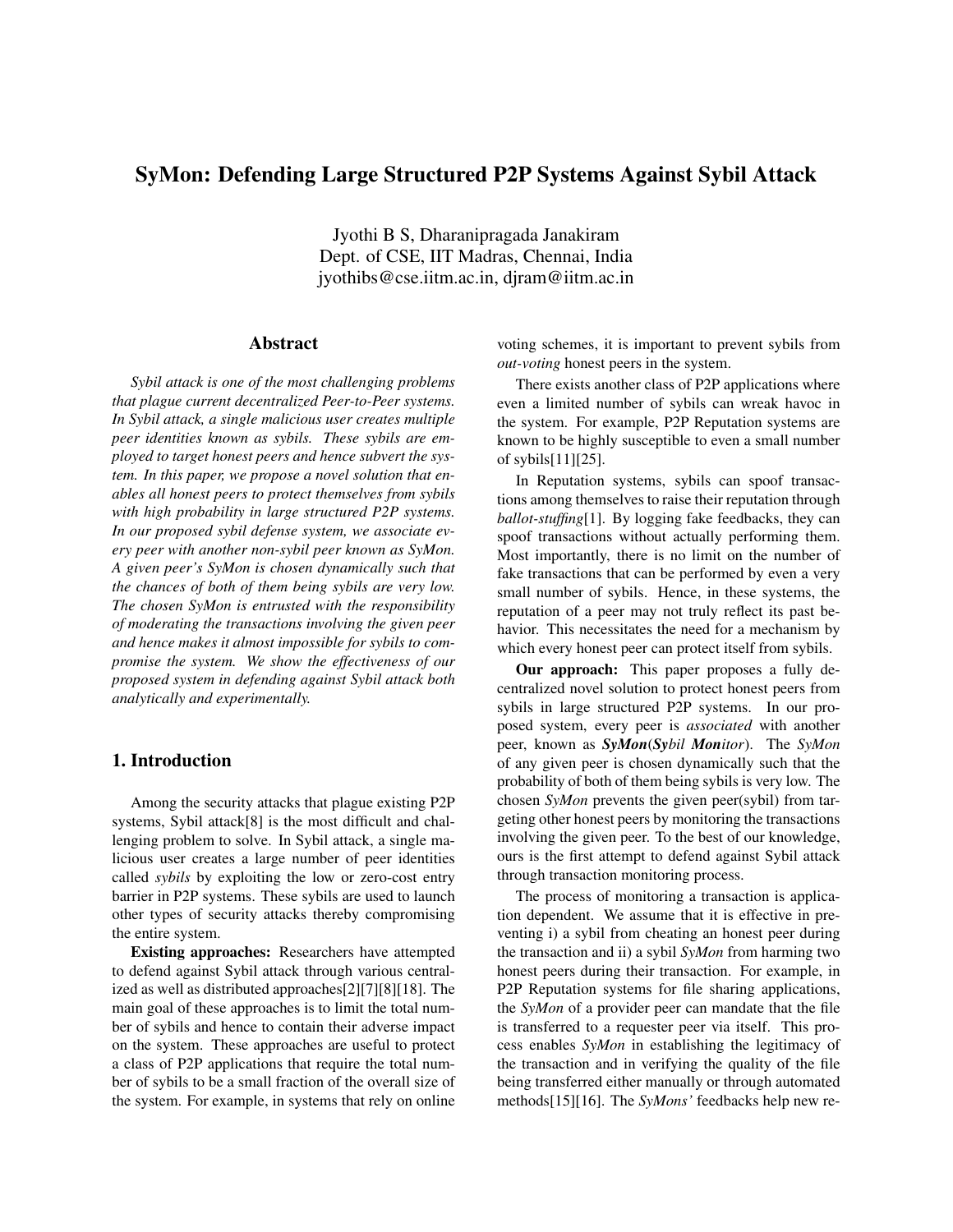quester peers in verifying the past transaction history of provider peers and hence in identifying honest provider peers that serve good files. Thus, *SyMon* can help in preventing sybils from decreasing the content availability of the system.

*SyMon* can also help in preventing Denial-Of-Service(DOS) attack on a server. In DOS attack, sybils flood the server with a large number of requests. In such a situation, the server can fail to respond to legitimate requests either temporarily or permanently depending on the severity of the attack. Computational puzzles[2][13] can be employed to prevent this attack. The process of forming the puzzle challenge, when performed by the server itself or any other centralized entity[24], can unwittingly subject it to DOS attack. On the other hand, if any random peer is chosen as the puzzle server[12], then sybils can easily circumvent this. Hence, the process of forming the puzzle challenge can be *outsourced* to the client peer's *SyMon* thereby ensuring that the server is immune to DOS attack to a large extent.

Challenges in choosing a SyMon: Choosing a *SyMon* for any given peer in a fully distributed P2P system prone to Sybil attack poses the following challenges:

- The given peer and its *SyMon* should not be sybils. More specifically, a malicious user should incur a very high cost if it attempts to break this defense.
- Any peer should be able to verify with high probability whether the given peer and its *SyMon* are sybils.
- The selection process should be simple so that honest peers can choose their *SyMon* with minimal overhead.
- *SyMon* should be selected dynamically so that the same peer (or a small set of peers) is not chosen always.

In this paper, we focus on the *SyMon* selection process. We propose four methods for *associating* any given peer with its *SyMon*. Each of our selection methods differs in its efficacy and the overhead incurred while choosing an eligible *SyMon* in the system. We propose a simple discovery protocol for finding *SyMon* in the system. We also provide a mechanism to verify that the chosen *SyMon* is not a sybil of the given peer with high probability. We analyze our sybil defense scheme theoretically and show how hard it is for an *adversary* to break our system. We also show the effectiveness and scalability of our system experimentally.

The rest of the paper is organized as follows. Section 2 describes our system model. In section 3, we present details about our system and then discuss its strengths and weaknesses against a range of attacks in section 4. We show the robustness of our proposed solution through simulation results in section 5. We compare our solution with existing research work in section 6. We conclude the paper in section 7 with a mention about the possible future research directions.

### 2. System Model

In our system model, we consider a fully decentralized large structured P2P overlay like Pastry[19] or Chord[21].

### 2.1. Peer Identity Generation

Before joining the system, every peer creates its public/private key pair using 1024-bit RSA[20] and then hashes the public key using SHA-1[23] to generate its peer identity. The peer generates its Identity Certificate (using SPKI[9]) containing its identity (represented as a 40-digit hexadecimal number) and its public key. A cryptographic hash function like SHA-1 is employed so that peer identities are *uniformly* distributed over the identity space preventing sybils from choosing their own desired identities.

In order to prevent malicious users from creating a large number of sybils, every attempt to generate a peer identity is associated with some computational puzzle[2][3][8][12]. The puzzle result is embedded in the peer's Identity Certificate so that others can verify the same.

Every message exchange between peers is encrypted with the public/private key of the peers so as to prevent sybils from *masquerading* as other honest peers.

### 2.2. Threat Model

Peer model: The system includes honest users as well as malicious users. Each honest user follows the protocol and generates its peer identity once before joining the system. Each malicious user may generate multiple peer identities called sybils. Malicious users may collude with each other. Sybils, created by all malicious users, are considered to be under the control of a single *adversary* and attempt to subvert the system at all times.

Transaction model: We consider two transaction models. In the first model, the transaction involves two peers, an honest peer and the other unknown peer. The honest peer is at risk of being abused by the other peer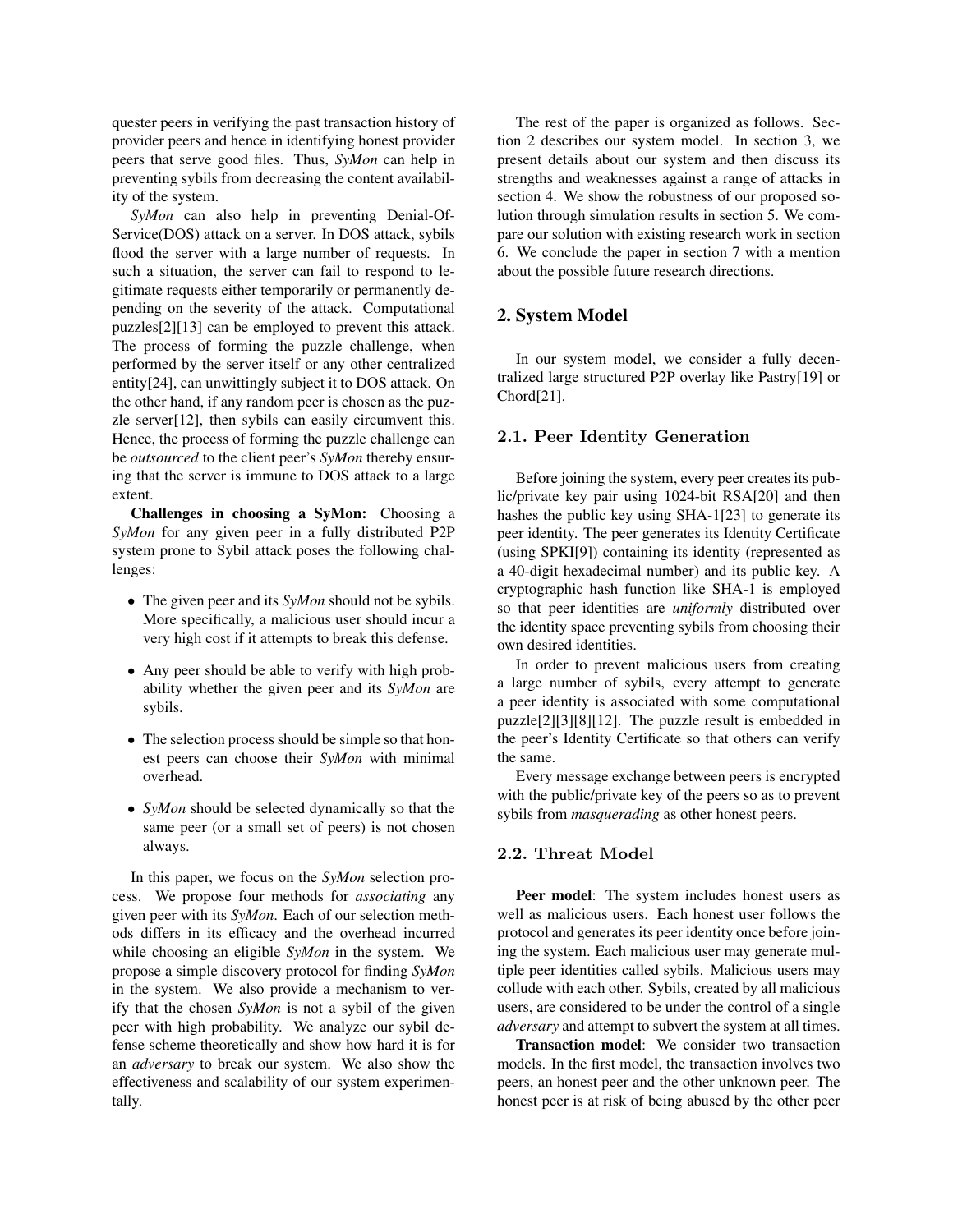during the transaction. Hence, the honest peer is considered as the *verifier* and the other unknown peer is considered as the *suspect*.

In the second model, the transaction involves three peers, an honest peer and two unknown peers. The two unknown peers transact among themselves. Through this transaction, they can cheat the third honest peer<sup>1</sup>. Hence, the honest peer is considered as the *verifier* and the other two peers as *suspects*.

### 3. Proposed Solution Details

In our proposed system, every transacting peer is *associated* with another peer known as *SyMon*. We propose four methods of *associating* any given peer with its *SyMon*. These selection methods accomplish their main goal of choosing a *non-sybil SyMon* by exploiting the fact that it is very difficult for two sybils to be neighbors in the identity space when peer identities are generated randomly and when an *adversary* does not control a large percentage of sybils. Each of these methods has varying complexity and incurs varying cost on honest peers as well as an *adversary*. Depending on the application needs, any one of our selection methods can be employed to defend against Sybil attack.

We propose a discovery protocol for dynamically choosing the most eligible *live* peer in the system as per our proposed *SyMon* selection criteria. This discovery protocol is fully decentralized and piggybacks on the underlying structured overlay routing constructs. We also propose a verification mechanism to check if a *SyMon* was chosen as per one of our selection methods.

Consider a transaction involving two unknown peers, say *Alice* and *Bob*. *Alice*, an honest peer, is the *verifier* and *Bob* is the *suspect*. In our scheme, either *Alice* or *Bob* can choose *Bob's SyMon*, say *Carol*. If *Alice* chooses *Carol*, then our selection methods ensure with high probability that it is not a sybil of *Bob*. If *Bob* chooses *Carol*, then *Alice* can, with high probability, verify whether *Bob* and *Carol* are sybils. If *Alice* concludes that *Bob* has chosen its sybil as its *SyMon*, then the transaction is aborted.

A *non-sybil Carol* moderates the transaction between *Alice* and *Bob* to prevent *Bob* from cheating *Alice*. *Carol* also ensures the legitimacy of the transaction between *Alice* and *Bob*. Hence, any peer can determine the legitimacy of the transaction between *Alice* and *Bob* even if it is not directly involved in the transaction by verifying the selection of *Carol*.

We use the notations shown in the following table in the rest of this paper.

| Symbol                   | Description                                    |  |  |  |
|--------------------------|------------------------------------------------|--|--|--|
| N                        | Size of the P2P network                        |  |  |  |
| $K_A^+$                  | Public key of a peer A                         |  |  |  |
| $K_A^-$                  | Private key of a peer A                        |  |  |  |
| ID <sub>A</sub>          | Identity of a peer A                           |  |  |  |
| $ID_A^*$                 | Transient identity of a peer A                 |  |  |  |
| ${ID_A, ID_B}_{\Phi}$    | Set of two peer identities that match by (pre- |  |  |  |
|                          | fix/suffix) $\Phi$ consecutive digits          |  |  |  |
| $M_{TR}$                 | Timestamped message containing a list of peer  |  |  |  |
|                          | identities and their digitally signed Ack mes- |  |  |  |
|                          | sages                                          |  |  |  |
| Н                        | A cryptographic hash function whose output is  |  |  |  |
|                          | uniformly distributed over the output space    |  |  |  |
| $H(N_1) \rightarrow N_2$ | $N_1$ is hashed using H to get $N_2$           |  |  |  |
| $N^x$                    | Number whose 'x' leading/trailing consecu-     |  |  |  |
|                          | tive bits are zero                             |  |  |  |
| R                        | Random number                                  |  |  |  |
| $\mathrm{T}_n$           | Unique transaction reference number            |  |  |  |
| $N_1 \cdot N_2$          | Concatenation of $N_1$ and $N_2$ numbers       |  |  |  |

#### 3.1. SyMon Selection

In this section, we present different ways of choosing *SyMon* for a given peer. Each of our selection methods specifies the criteria in terms of the threshold minimal number of (prefix/suffix) consecutive digit match between peer identities. Only those peer identities which are very close to each other in the identity space will have maximum digit match. Since the chances of sybils being closest neighbors in the identity space are very low, our selection criteria enable us to choose a *nonsybil SyMon* for any given peer.

The minimal threshold value determines the cost incurred by an *adversary* in breaking each of our selection methods and is dependent on the size of the network. To compute its value, every peer should estimate the size of the network at periodic intervals by employing any of the approaches proposed in [3][17]. A new peer can obtain the network size estimates at different instances of time from some of its neighbors in the identity space. From this data, it can compute the average estimate at different times in the past. The chances of sybils corrupting this estimate is very low since a majority of the neighbors of any peer will be *non-sybil* peers.

Selection Method 1: In this method, a peer whose identity matches by (prefix/suffix)  $\Phi$  consecutive digits with *Bob*'s identity is considered as *Bob's SyMon* (ID<sub>S</sub>).

$$
\{ {\rm ID}_S \mid \{ {\rm ID}_{Bob}, {\rm ID}_S \}_{\Phi} \text{ and } \Phi \ge \Phi_{\beta} \}
$$
  
where  $0 \le \Phi < 40$ 

Here,  $\Phi_{\beta}$  is a constant dependent on the size of the network. When it is set to an appropriate value,

<sup>&</sup>lt;sup>1</sup>In P2P Reputation systems, sybils can fake transactions among themselves to raise their reputation through *ballot-stuffing*[1]. New requester peers verify the past transactions of a provider peer while analyzing its reputation before selecting it for a transaction.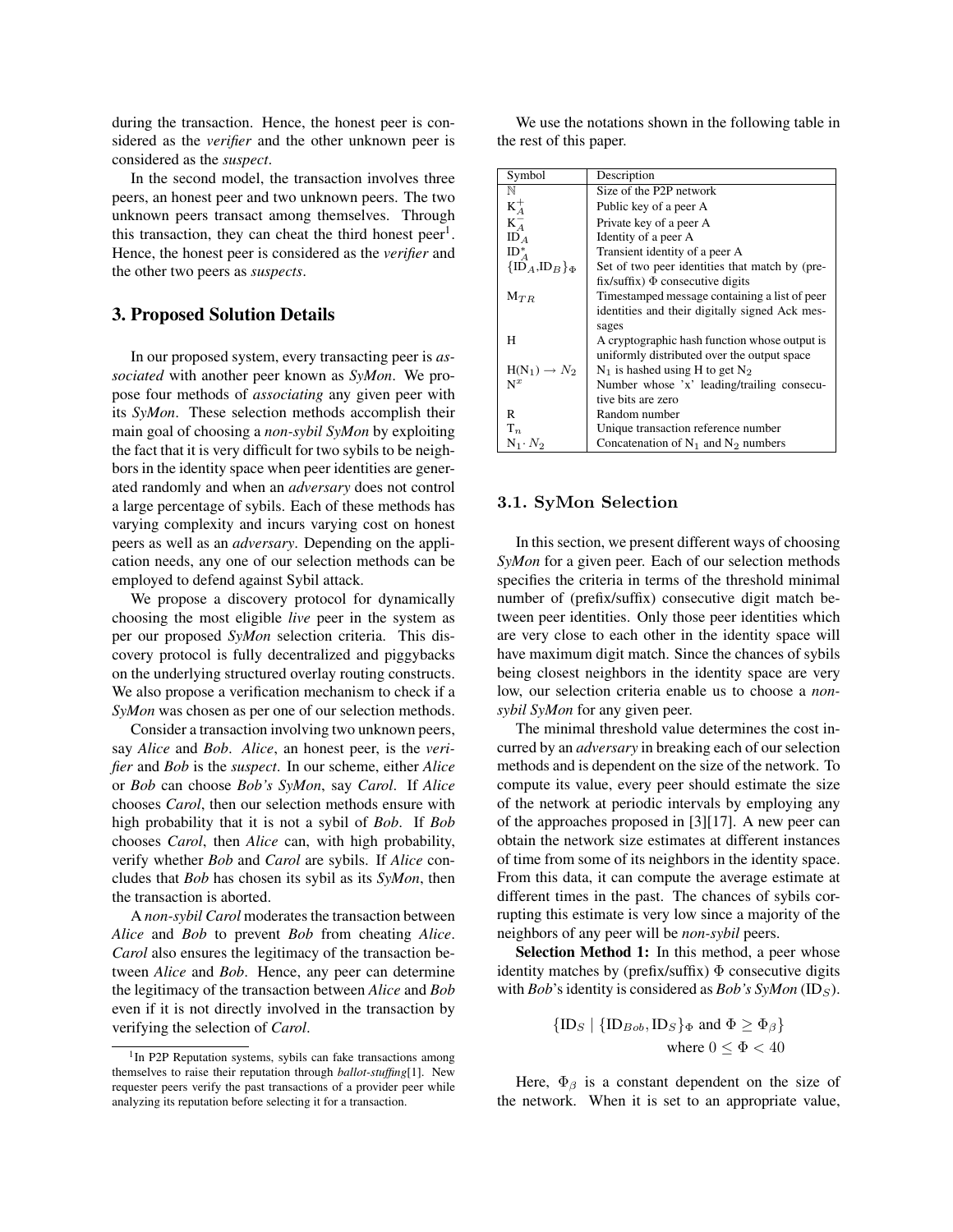*Bob*'s closest neighbor(s) can satisfy this criteria. To discover Bob's closest *live* neighbor, a *TraceRoute* message( $M_{TR}$ ) is sent to *Bob*'s neighbors (*LeafSet* peers in Pastry and *Predecessor*/*Successor* peers in Chord). Any neighbor peer which receives  $M_{TR}$ , appends its digitally signed Ack message to it so as to prevent sybils from corrupting or creating bogus  $M_{TR}$ messages. *Bob's SyMon* is finally chosen from  $M_{TR}$ , as per the criteria.

In this method, either *Alice* or *Bob* can discover *Bob's SyMon* with minimal effort. Since a different *SyMon* is chosen for every peer, the transaction monitoring load is well balanced. However, if the neighborhood of a peer does not change, then the same peer is burdened with monitoring all transactions involving the given peer.

The main disadvantage with this approach is that if an *adversary* finds two sybils who are also neighbors, then they can be *reused* for multiple transactions with other honest peers.

Selection Method 2: In this method, any two peers whose identities match by (prefix/suffix)  $\Phi$  consecutive digits are considered as *Bob's SyMons* ( $ID_{S_1}$ ,  $ID_{S_2}$ ).

$$
{\{ID_{S_1} \text{and } ID_{S_2} \mid \{ID_{S_1}, ID_{S_2}\}_{\Phi} \text{ and } \Phi \ge \Phi_{\alpha}\}}
$$
  
where  $0 \le \Phi < 40$ 

Here,  $\Phi_{\alpha}$  is a constant dependent on the size of the network.

Every peer finds its closest neighbor, as mentioned in selection method 1. If the locally discovered peer identity set comprising of the peer's and its neighbor's identities satisfies the above mentioned criteria then it is advertised in the system. The advertisement of peer identity sets (along with  $M_{TR}$ ) of some  $\Phi$  value is similar to the advertisement of files(with associated metadata) in P2P file sharing systems. The Φ value can be considered as the name of the advertised set. When required, either *Alice* or *Bob* can query the system for an advertised set by specifying  $\Phi$  as the search keyword. If multiple sets are returned, a set is chosen randomly. Both the peers found in the set are chosen as *Bob's SyMons* since the chances of two sybils being neighbors and hence being found in the same advertised set are very low.

The discovery protocol in this method is complex and sensitive to churn. In systems with high churn rate, the process has to be repeated periodically to ensure the freshness of the advertised peer identity sets. Peers which store the advertised copies of the discovered sets can discard the sets after *some* time period depending on the churn rate.

In this method, there is a possibility that the same advertised peer identity set(s) is employed by all trans-

acting peers as their *SyMon*. Hence, the peers found in this set have to incur the entire load of monitoring all the transactions in the system. The load can be balanced more evenly by setting  $\Phi_{\alpha}$  to an appropriate value and hence increasing the number of advertised sets as discussed in section 4.1.

Selection Method 3: In this method, a *transient identity* is generated for *Bob* for each of its transactions. A peer whose identity matches by (prefix/suffix)  $\Phi$  consecutive digits with *Bob's transient identity* is considered as its  $SyMon$  (ID<sub>S</sub>).

$$
\{N^x \mid H_1(K_{Bob}^+, K_{Alice}^+, T_n, R) \to N^x\}
$$
  

$$
\{ID_{Bob}^* \mid H_2(K_{Bob}^+, K_{Alice}^+, T_n, R) \to ID_{Bob}^*\}
$$
  

$$
\{ID_S \mid \{ID_{Bob}^*, ID_S\}_{\Phi} \text{ and } \Phi \ge \Phi_{\beta}\}
$$
  
where  $0 \le \Phi < 40$ 

*Bob* can generate its *transient identity* by solving a computational puzzle. Though any verifiable computational puzzle can be adopted during this step, we have used the one mentioned in [3]. To solve the puzzle,  $Bob$  has to find a random number $(R)$  such that the output of the hash function( $H_1$ ) contains 'x' leading/trailing bits as zero. *Bob*'s public key(K<sup>+</sup> Bob), *Alice*'s public key( $K^+_{Alice}$ ) and a unique number identifying the transaction( $T_n$ ) are given as parameters to the puzzle. The puzzle's result(R) and its parameters are hashed( $H_2$ ) - SHA-1) to generate *Bob*'s *transient identity*.

The discovery protocol, in this method, involves finding a peer closest to *Bob's transient identity* in the system<sup>2</sup> and choosing *Bob's SyMon* from among the neighbors of this discovered peer as detailed in selection method 1.

This selection process is applicable where *Bob* is required to choose its *SyMon* rather than *Alice*, so that the burden of solving the puzzle is on *Bob*. The unique transaction reference numbers ensure that the *transient identities* are uniformly distributed over the identity space. This results in the selection of a different *SyMon* for every transaction thereby distributing the monitoring load uniformly on all peers in the system.

The above mentioned puzzle parameters prevent the puzzle result from being *reused* by *Bob* (or *Bob*'s sybils) for a different transaction with *Alice* or with any other peer. The main drawback with this approach is that even an honest peer is required to solve the puzzle for every transaction. Moreover, a sybil can *precompute* the puzzle associated with its *transient identity* generation.

Selection Method 4: This method is similar to selection method 3. However, in this method, *Bob's tran-*

<sup>2</sup> In structured overlays like Pastry and Chord, a *live* peer whose identity is closest to the given *key*(the peer's *transient identity*) is found by routing a message with that key as the destination address.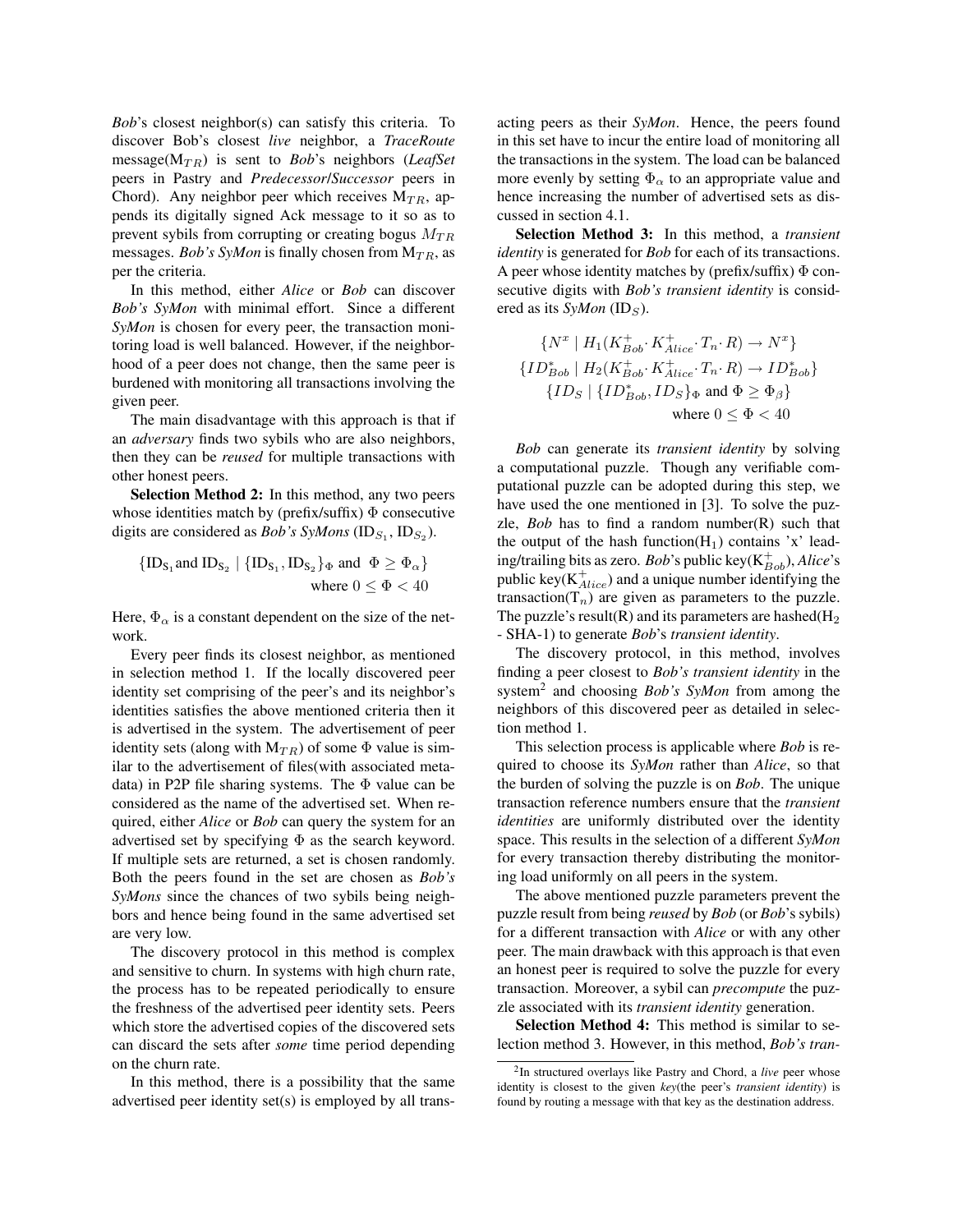*sient identity* is associated with a validity period by adding *Nonce*, a random number, as one of the parameters to the puzzle.

$$
\{N^x \mid H_1(K_{Bob}^+, K_{Alice}^+, T_n \cdot \text{Nonee} \cdot R) \to N^x\}
$$
  

$$
\{ID_{Bob}^* \mid H_2(K_{Bob}^+, K_{Alice}^+, T_n \cdot \text{Nonee} \cdot R) \to ID_{Bob}^*\}
$$
  

$$
\{ID_S \mid \{ID_{Bob}^*, ID_S\}_{\Phi} \text{ and } \Phi \ge \Phi_{\beta}\}
$$
  
where  $0 \le \Phi < 40$ 

*Nonce* can be specified by either *Alice* or a generic entity outside the system as mentioned in [4]. This ensures that sybils can't *precompute* their *transient identities*. However, the main drawback with this approach is the difficulty in determining the duration of the validity period. If this duration is small, some honest peers (with limited resources) may have to solve the puzzle repeatedly. On the other hand, larger duration results in a more easily subvertable defense against sybils. The duration of the validity period should therefore depend on the application needs.

#### 3.2. Verification of SyMon's selection

Any peer can check whether the *SyMon* of a given peer was *indeed* selected according to one of our selection methods as shown below:

- 1. Get an estimate of the size of the network at a time that is closest to the time when the peer identity set and the discovery protocol's *TraceRoute* message were created.
- 2. Determine  $\Phi_{\alpha}/\Phi_{\beta}$  and check if the  $\Phi$  value of the peer identity set meets the selection criteria that was adopted to choose the *SyMon*.
- 3. Verify if all the peers found in the discovery protocol's *TraceRoute* message have provided their digitally signed Ack messages.
- 4. If a puzzle is posed, check if the puzzle parameters and its result are valid. (This is applicable only to selection methods 3 and 4).
- 5. If some validity period is associated with the peer identity set, check if it has expired. (This is applicable only to selection method 4).

Verification fails if any of the above mentioned tests specified in step 3 to 5 fails.

#### 4. Theoretical Evaluation of SyMon

In this section, we first discuss the formal model underlying our sybil defense scheme. Using this model,

we determine an appropriate value for  $\Phi_{\alpha}$  and  $\Phi_{\beta}$  that form an integral part of our *SyMon* selection methods. We discuss how these threshold values influence the cost incurred by an *adversary* to break our system. We then consider some of the attack strategies that can be adopted by the *adversary* to compromise our system. We also explore theoretically, the security margin provided by each of our selection methods under these attack strategies.

### 4.1. Choosing SyMon

The formal model underlying our solution casts the problem of finding a *SyMon* for any given peer as the *classical birthday problem*<sup>3</sup> and its family of problems[6] with respect to SHA-1, the hash function used to generate peer identities (see section 2.1). In our model, we consider every peer identity to be the result of one hash operation(trial) on SHA-1. Therefore, the entire network represents the total number of trials(r) performed by all peers collectively on SHA-1. Using this model, we discuss the selection of *SyMon* in selection method 2 followed by a discussion on the rest of the selection methods.

Selection method 2: In this method, we try to discover *any* two peers whose identities match by at least Φ<sup>α</sup> digits. The search for a *single* advertised set in the system containing these eligible peers is equivalent to performing a *partial collision search*[6]<sup>4</sup> on SHA-1. This is because only  $\Phi$  digits collide between the peer identities where  $0 < \Phi < 40$ .

A *partial collision search* on SHA-1 can also be considered as a *collision search*[23]<sup>3</sup> on a hash  $function(H')$ , a version of SHA-1 with (reduced) unknown number of bits $(x)$  in its hash output. In other words, the problem of determining the value of  $\Phi_{\alpha}$ , given the total number of trials(r), reduces to finding the number of bits $(x)$  of  $H'$  that results in a *collision*.

From [23], we can determine an approximate value of  $\Phi_{\alpha}$  as shown below<sup>5</sup>:

$$
r = \sqrt{2^x} = \sqrt{2^{4\Phi_{\alpha}}}
$$
 (1)

Selection methods 1, 3 and 4: In these methods, a peer whose identity matches with the given peer's iden-

<sup>3</sup>Collision search on a hash function is similar to the *classical birthday problem* which refers to the probability of finding *some* pair of people having the same birthday in a set of randomly chosen people.

<sup>4</sup>Partial collision search on a hash function is similar to the *almost birthday problem* which refers to the probability of finding *some* pair of people having birthdays within a few days of each other in a set of randomly chosen people.

<sup>&</sup>lt;sup>5</sup>The theoretical bound on collision search and preimage search holds good since the input(peer identity) cannot be modified arbitrarily.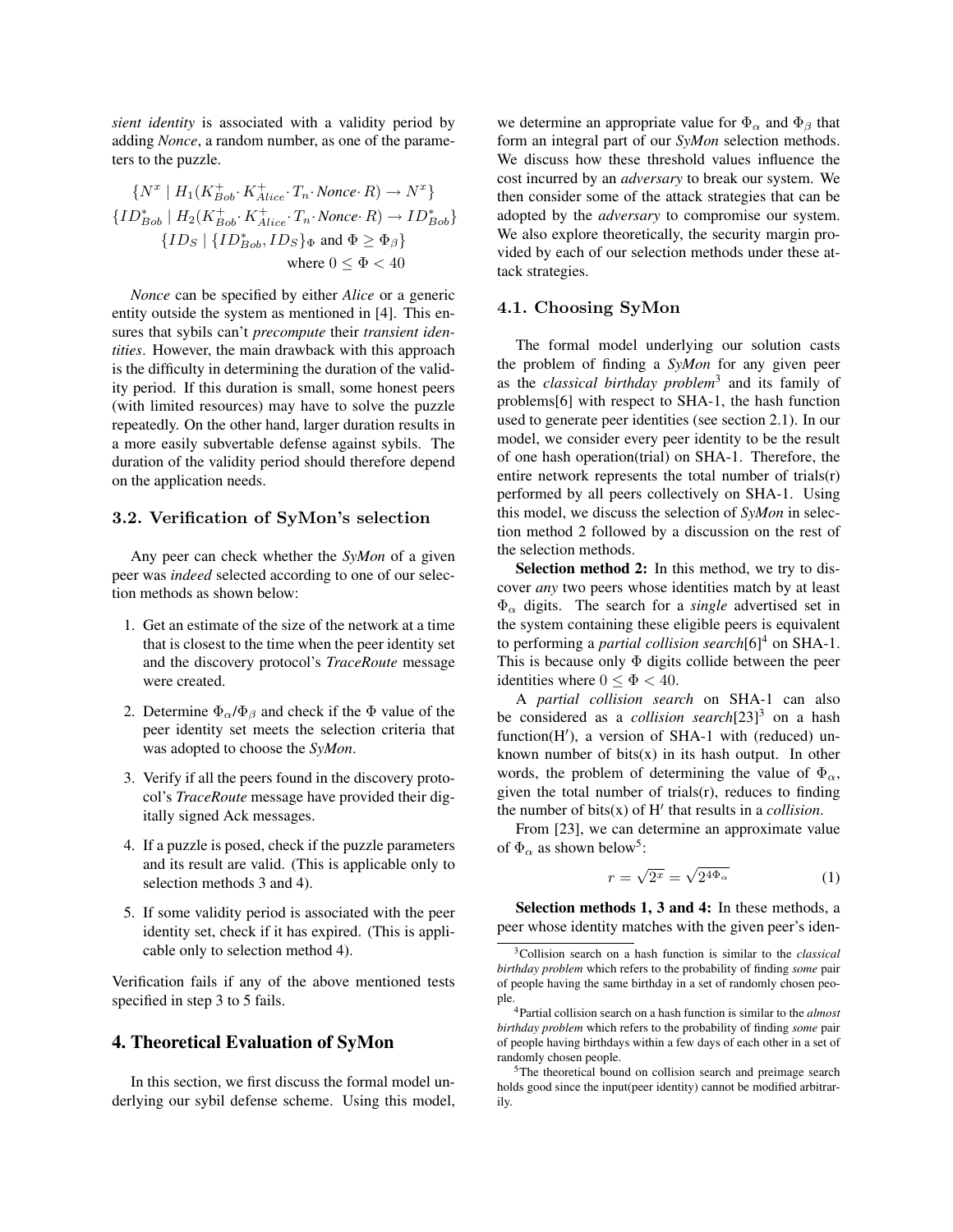tity (or its *transient identity*) by at least  $\Phi_{\beta}$  digits is chosen as its *SyMon*. The search for an eligible peer in the system is equivalent to performing a *partial preimage* search<sup>[6]6</sup> on SHA-1.

A *partial preimage search* on SHA-1 can also be viewed as a *preimage search* $[14]$ <sup>7</sup> on H' as mentioned above. If we want to choose a *SyMon* for a *single suspect* peer, we can determine an approximate value of  $\Phi_{\beta}$  using the equation from [14]<sup>5</sup>:

$$
r = 2^x = 2^{4\Phi_\beta} \tag{2}
$$

It is important to note that a *preimage search* on H' refers to finding a *SyMon* for a single *suspect* peer. However, we want every *suspect* peer in the system to find its *SyMon*. Our stronger condition of finding a *SyMon* for *every* peer is satisfied by considering the search for *SyMon* as a *strong preimage search*[6]<sup>8</sup> on H <sup>0</sup> or *strong partial preimage search* on SHA-1. Thus, the problem of determining the value of  $\Phi_{\beta}$ , given the total number of trials $(r)$ , reduces to finding the number of bits(x) of H<sup>'</sup> that results in a successful *strong preimage search*.

From [6], we can determine an approximate value of  $\Phi_{\beta}$  as shown below:

$$
\frac{r'_1}{m} = \log\left(\frac{m}{\log\frac{1}{p}}\right)
$$
\n
$$
\frac{r'_i}{m} = \frac{r'_1}{m} + \log\left(\frac{r'_{i-1}}{m}\right) \text{ where } m = 2^{4\Phi_\beta} \qquad (3)
$$

where 'p' refers to the probability with which we want to find a  $SyMon$  for *all* peers. In this equation,  $r'$  is an iterative approximation of the number of trials required.  $\Phi_{\beta}$  can be determined for a value of r' that is closest to the given network size $(r)$ .

Load balancing in Selection Method 2: In this method, the search for a *single* advertised set through a *partial collision search* leads to highly skewed transaction monitoring load distribution. The load can be balanced well by controlling the number of advertised sets in the system. The number of advertised sets depends on  $\Phi_{\alpha}$  which can be determined by setting the

value of 'k'- number of peers without a *SyMon*, to some fraction of the total size of the network in the following equation from [6]:

$$
p_k = \sum_{i=k}^{r} (-1)^{i-k} \frac{i!}{k! (i-k)!} \frac{m! \ r! \ (m-i)^{r-i}}{i! \ (m-i)! \ (r-i)! \ m^r}
$$
\n(4)

where  $p_k$  refers to the probability with which 'N − k' peers find their *SyMon* and r refers to the network size. Here,  $\Phi_{\alpha}$  is determined from the relation:  $m = 2^{4\Phi_{\alpha}}$ .

#### 4.2. Attack Strategies of an Adversary

In our system, an *adversary* needs two sybils to cheat an honest peer; one to transact with the honest peer and the other one to act as *SyMon*. More importantly, these two sybils should possess identities that satisfy one of the selection criteria. In transactions involving three peers, the *adversary* needs to ensure that any two of its three sybils satisfy the identity matching criteria.

In this section, we discuss some of the strategies that can potentially be employed by the *adversary* to get this desired sybil pair.

Break RSA: An *adversary* can try to find the private keys of two honest peers who possess desired peer identities. However, as per [20], factoring 1024-bit RSA is still considered infeasible. It is almost impossible for the *adversary* to *steal* the private keys of honest peers through *Side channel attacks*[22] since peers in large P2P systems are generally widely dispersed across different geographical locations.

Partial Collision Search Attack on SHA-1: An *adversary* can launch *partial collision search attack(PCSA)* to find a pair of desired sybils as discussed in section 4.1. This is done by randomly generating peer identities repeatedly until a desired pair is obtained. The expected number of trials required to find a pair of desired sybils is given by:  $r_{pcs}$  where  $r_{pcs}$  refers to the size of the system in Equation (1).

Partial Preimage Search Attack on SHA-1: An *adversary* can launch *partial preimage search attack(PPSA)* to find a sybil such that its identity matches with its existing sybil by  $\Phi$  digits (see section 4.1). This is done by randomly generating peer identities repeatedly until a desired sybil is found. The expected number of trials required to find a desired sybil(preimage) for an existing sybil is given by:  $r_{pps}$  where  $r_{pps}$  refers to the size of the system in Equation (2).

Precomputation and Replay Attack: An *adversary* can attempt to *precompute* the puzzle associated with generating a peer identity or its *transient identity* (see section 3.1). Once the desired sybil pair is ob-

<sup>6</sup>Partial preimage search on a hash function is similar to the *almost same birthday as you* problem which refers to the probability of finding another person whose birthday is within a few days of the given person's birthday in a set of randomly chosen people.

<sup>7</sup>Preimage search on a hash function is similar to *same birthday as you* problem which refers to the probability of finding another person whose birthday is the same as the given person's birthday in a set of randomly chosen people.

<sup>8</sup>*Strong preimage search* on a hash function is similar to the *strong birthday problem* which refers to the probability that everyone, in a set of randomly chosen people, finds another person with the same birthday.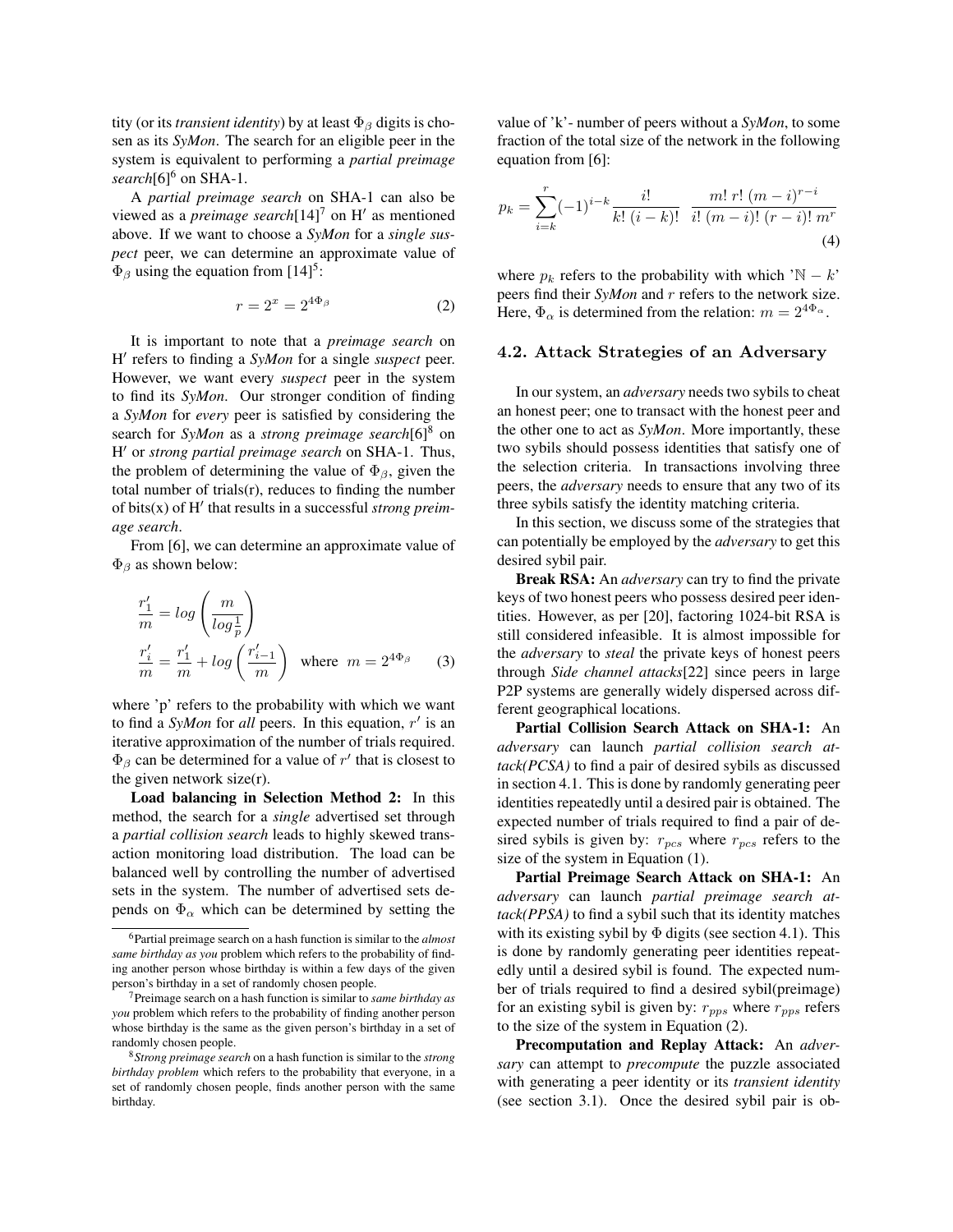| Method | <b>Breaking</b><br><b>RSA</b> | <b>PCSA</b> | <b>PPSA</b> | Precom<br>putation | Replay |
|--------|-------------------------------|-------------|-------------|--------------------|--------|
|        |                               |             |             |                    |        |
|        |                               |             |             |                    |        |
|        |                               |             |             |                    |        |
|        |                               |             |             |                    |        |

### **Table 1. SyMon selection methods under different attack strategies**

### **Table 2. Security margin offered by SyMon selection methods**

| <b>Ntw</b><br><b>Size</b> | Method | $\Phi_\alpha/\Phi_\beta$ | <b>Estimation</b> of<br>the number of<br>sybils required<br>to subvert the<br>system | Attack<br>Strategy |  |
|---------------------------|--------|--------------------------|--------------------------------------------------------------------------------------|--------------------|--|
| 10 <sup>3</sup>           |        | $1 - 2$                  | $2^2$ to $2^4$                                                                       | <b>PCSA</b>        |  |
|                           | 2      | $4 - 5$                  | $10^{3}$                                                                             |                    |  |
|                           | 3, 4   | $-2$                     | $2^4$ to $2^8$                                                                       | <b>PPSA</b>        |  |
| 10 <sup>5</sup>           |        | $3 - 4$                  | $2^6$ to $2^8$                                                                       | <b>PCSA</b>        |  |
|                           | 2      | $8 - 9$                  | $10^{5}$                                                                             |                    |  |
|                           | 3, 4   | 3<br>$\overline{4}$      | $2^{12}$ to $2^{16}$                                                                 | <b>PPSA</b>        |  |
| $10^{7}$                  |        | $-5$<br>4                | $2^8$ to $2^{10}$                                                                    | <b>PCSA</b>        |  |
|                           | 2      | $11 - 12$                | $10^{7}$                                                                             |                    |  |
|                           | 3, 4   | - 5<br>4                 | to $2^{20}$<br>216                                                                   | <b>PPSA</b>        |  |

tained, the *adversary* can also attempt to *reuse* them for future transactions with other honest peers.

### 4.3. SyMon selection methods under attack

In this section, we show the security margin provided by each of our *SyMon* selection methods under different attack strategies of an *adversary*.

In method 1, an honest peer performs a *strong partial preimage search* to find *SyMon* through the discovery process. However, an *adversary* can launch *partial collision search attack* to find a pair of desired sybils. Hence, the security margin provided by this method is very less.

In method 2, an honest peer performs a *partial collision search* to find *SyMon* through the discovery process. An *adversary* should also launch *partial collision search attack* to find a pair of desired sybils. However, the security margin offered by this method is inversely proportional to the number of advertised sets (see section 5.1).

In methods 3 and 4, a *SyMon* is chosen based on the *transient identity* of the given peer. An honest peer performs a *strong partial preimage search* to find a *SyMon* through the discovery protocol. An *adversary* can either generate multiple *transient identities* for one of its sybils or generate multiple sybils for one of its sybils' *transient identity*. It can also adopt both these approaches to find a desired sybil. In either of these approaches, the *adversary* has to launch *partial preimage search attack* on SHA-1 to find a desired sybil identity.

Methods 3 and 4 ensure that even if a pair of desired sybils is obtained, it is not possible to *reuse* them for future transactions. Whereas, in methods 1 and 2, once the desired sybil pair is obtained, it can be *reused* for future transactions with other (honest) peers.

In methods 1, 2 and 3, it is possible to *precompute* the desired sybil pair. Method 4 prevents this by associating a validity period with a peer's *transient identity*. The validity period, when set appropriately, ensures that the cost, associated with solving the puzzle, is a recurring one for an *adversary*.

Table 1 and Table 2 compare each of our proposed *SyMon* selection methods under different attack strategies of an *adversary*. Table 2 also shows the approximate number of sybils required to subvert the system. The actual cost incurred by the *adversary*, in breaking our defense, is the product of the required number of sybils and the cost associated with generating each sybil (see section 2.1). Thus, the security margin offered by each method is directly proportional to the size of the network and inversely proportional to the fraction of sybils present in the system. Hence, it is important to contain the total number of sybils in the system.

### 5. Experimental Evaluation of SyMon

In this section, we assess the performance of our proposed sybil defense scheme through simulation results.

In our experiments, we consider a Pastry overlay of size N simulated through FreePastry[10]. All our experiments were run on a Intel-P4 Quad Core system with 4GB memory and the results were averaged over five trials. In our experiments related to selection methods 1, 3 and 4, we set  $\Phi_\beta$  to a value so that the probability of every peer finding its *SyMon* is 0.99 (see Equation (3)).

Aim: Our first goal is to check the effectiveness of the *SyMon* discovery protocol. We also show its efficiency in distributing the transaction monitoring load on peers chosen as *SyMon*. Our second goal is to study the effectiveness of our proposed sybil defense scheme. More specifically, we show i) the probability of success in considering honest peers as honest and ii)the probability of success in considering sybils as sybils by a randomly chosen honest *verifier* peer. We explore these results under various network sizes to study the scalability of our system.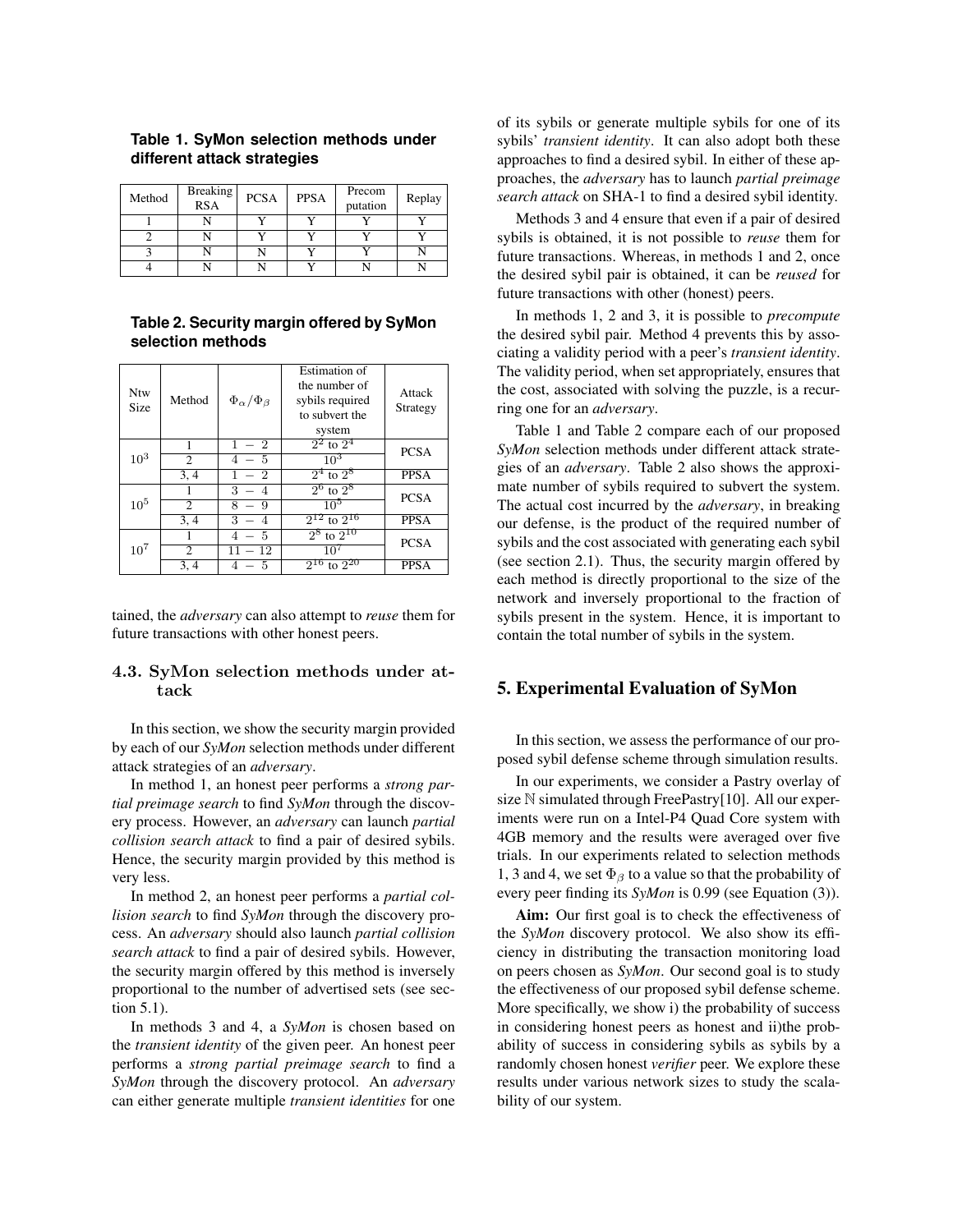

**Figure 1. Effectiveness of the SyMon discovery protocol**

#### 5.1. SyMon Discovery Protocol

Network Size Estimation: In this experiment, every peer estimated the size of the network by checking the distance between the identities of each of its *LeafSet* peers, as proposed in [17]. Since we consider a static network, every peer estimated the network size when it joined the system. The root mean square error(RMSE) between the actual network size and the average size estimated by all peers is shown in Fig. 1(a). We observe that the error in estimation is small and does not vary much with an increase in the network size.

SyMon Selection methods: In this set of experiments, every peer *discovered* its *SyMon* as per each of our selection methods (refer section 3.1). In each case, the number of digits( $\Phi_d$ ) that matched between the given peer's identity (or its *transient identity*) and the discovered *SyMon's* identity was computed. We then handpicked the most eligible peer(s) in the system as per each of our selection methods. The number of digits( $\Phi_a$ ) that matched between the given peer's identity (or its *transient identity*) and the handpicked peer's identity was computed. The RMSE between  $\Phi_d$  and  $\Phi_a$ was averaged. From Fig. 1(b), we observe that method 1 always finds the most eligible *SyMon*. Method 2 does not always pick the most eligible *SyMon* but it performs better than method 3 and 4.

Load Distribution on SyMon peers: In this experiment, each of the randomly chosen 10 peers performed 100 transactions with other randomly chosen peers in the system. For each transaction, the *SyMon* was *discovered* as per our protocol. At the end of 1000 transactions, the transaction monitoring load distribution was aggregated. Refer Fig. 1(c). In selection method 1, it is distributed over 10 peers since each transacting peer had a different *SyMon*. In selection method 2, the load is levied on only two peers since they were the only eligible *SyMon* pair in the system. In selection method 3 and 4, the load is uniformly distributed on all peers in the system since *SyMon* is chosen based on the randomly generated *transient identity* of a peer.

In our experiments, selection method 2 suffers from highly skewed load distribution since we have considered the best case of choosing only two peers through a *partial collision search*. The load can be balanced more evenly as discussed in section 4.1.

#### 5.2. SyMon Defense scheme

In this set of experiments, we study the effectiveness of our sybil defense scheme against Sybil attack.

Each experiment involves 1000 transactions between a randomly chosen honest *verifier* and a randomly chosen *suspect* peer. An honest *suspect* peer always chose its *SyMon* as per the discovery protocol whereas a sybil *suspect* peer chose one of its sybils, that best suited the selection criteria, as its *SyMon*. The *verifier* peer decided whether the given *suspect* and its *SyMon* were honest peers or sybils as per our verification strategy (see section 3.2). We then compared its decision against the actual type of peer chosen as the *suspect* peer in order to determine the false positives. These false positives arise when the honest *verifier* peer sets its  $\Phi_{\alpha}/\Phi_{\beta}$ to a very high or very low value.

In *SyMon* selection method 3 and 4, a *suspect* peer generated its *transient identity* randomly to mimic the puzzle computation process. In our experiments, both honest peers and sybils perform this operation once. In section 4, we have already shown the expected number of attempts required for an *adversary* to break this defense.

Effectiveness in the absence of sybils: In these experiments, we considered a system free of sybils and evaluated the effectiveness of our scheme at different network sizes. When only honest peers were chosen as *suspect*, each of our selection methods ensures that they were correctly identified as honest in most of the cases. Refer Fig. 3(a).

Effectiveness in the presence of sybils: In these experiments, we considered a network of size 50k and varied the percentage of sybils. When only honest peers were chosen as *suspect*, our selection methods 1, 3 and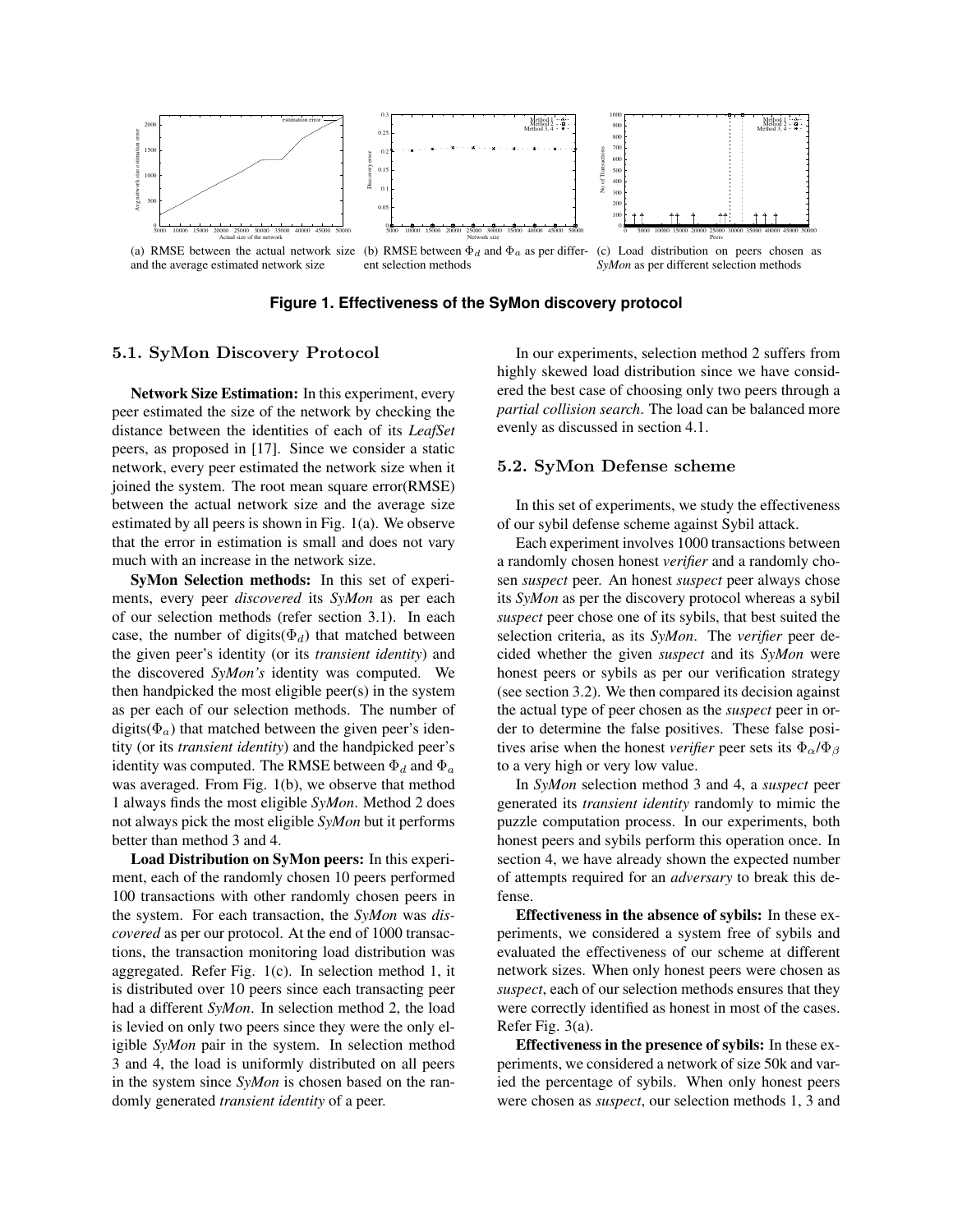

(a) Probability of considering honest *sus-*(b) Probability of considering sybil *suspects pects* as honest when the network size is 50k as honest when the network size is 50k





0.25

**Figure 3. Effectiveness of SyMon as a sybil defense system at different network sizes**

4 ensure that they were correctly identified as honest in almost all transactions. Though selection method 2 does not perform as well as the other methods, it ensures that honest peers are considered as honest with high probability (see Fig.  $2(a)$ ).

When sybils were chosen as the *suspect* peers, our selection method 1 was unable to detect them since an *adversary* can break this defense easily. Selection methods 2, 3 and 4 identify sybils with very high probability (see Fig. 2(b)). These results corroborate our theoretical analysis.

We repeated the above two experiments by varying the network size when the fraction of sybils was set to 0.25. Fig. 3(b) and Fig. 3(c) show that the effectiveness of our solution does not vary much with the variations in the size of the network.

# 6. Related Work

Many of the existing P2P systems are prone to Sybil attack. As per [8], only a centralized peer identity generation scheme can prevent this attack completely. Distributed solutions either aim to prevent the generation of sybils by controlling the peer identities generated[2][3][7][18] or detect their presence and hence protect the system.

Recently, solutions based on social network analysis have been proposed to detect the presence of sybils[5][26]. However, these approaches are applicable to P2P systems which are aware of social connections between peers. Moreover, [26] assumes the knowledge about some fraction of honest users whereas [5] assumes that the entire (or at least a part of the) topology of the network is known. Our solution makes no such assumption and is applicable to any P2P system involving even unknown peers.

Choosing a *non-sybil* peer with high probability, in a decentralized P2P system, is a non-trivial task. In [3], any node closest to some point in the identity space is considered as *non-sybil* node and used to maintain a secure routing table. Our *SyMon* selection method 1 is similar to this approach. However, in section 4, we have shown that the cost incurred by an *adversary* to break this defense is not very high. Though our other selection methods also adopt the *closeness* metric between peer identities as a measure of *non-sybilness*, they can inflict very high cost on the *adversary*.

Monitoring of a transaction by a *Trusted Third Party*(TTP), has been proposed earlier to protect honest peers from malicious peers. To overcome DOS attacks, [24] relies on a centralized secure *bastion* to generate puzzles for clients. Though [12] *harvests* online sources to randomly generate puzzles, it can still be manipulated by sybils. In our approach, *SyMon* is chosen in a fully decentralized manner to monitor the transactions and its *non-sybilness* is verifiable.